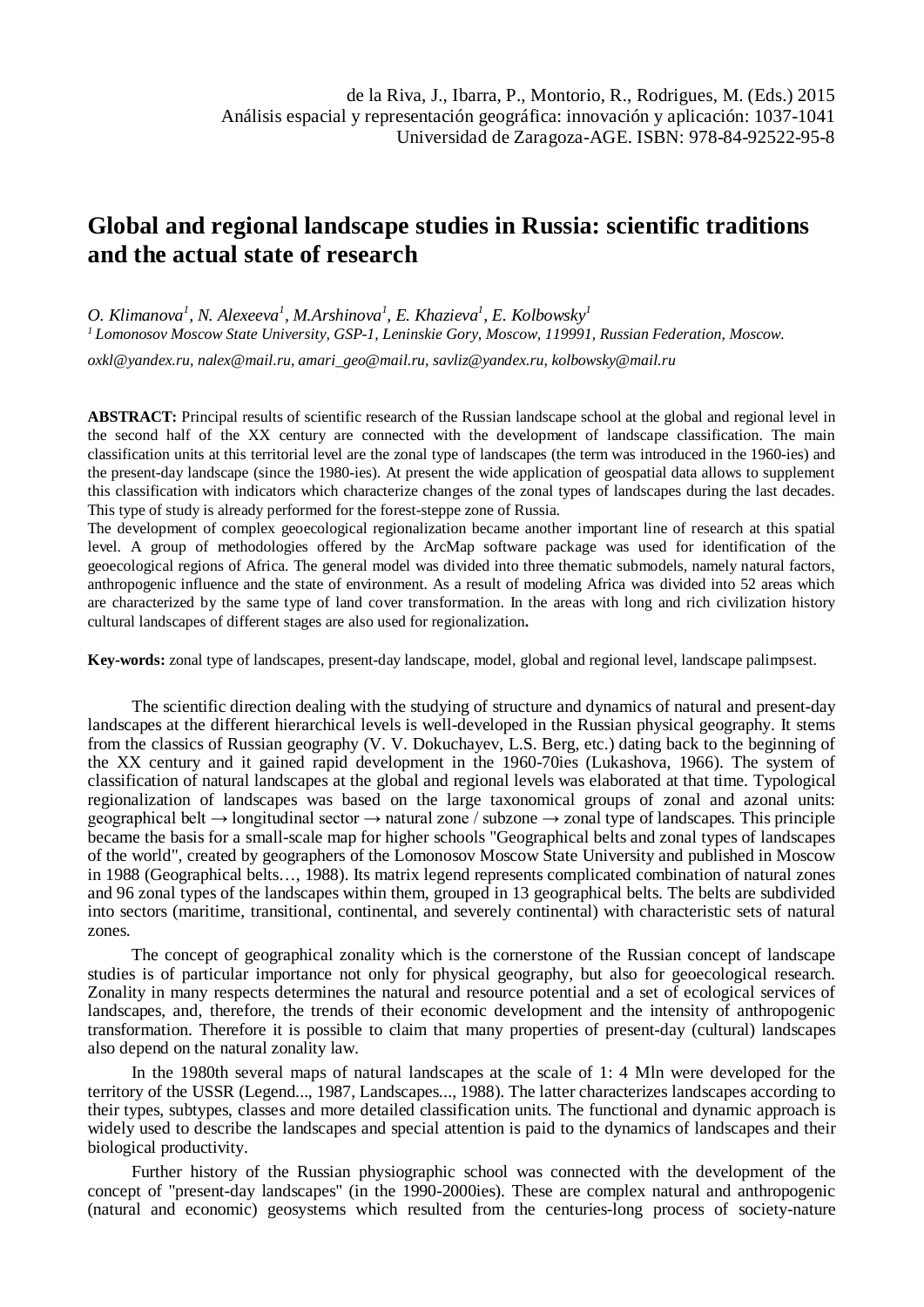interactions. The principles of classification of modern landscapes of the world were developed which are based on the extent of changes of natural geosystems under economic influence and in fact reflect the dynamic sequences of landscape development and also social-economic trends of their transformation (Kurakova, Romanova, 1989). Depending on the extent of changes all present-day landscapes are subdivided into modal ones (which correspond to a natural invariant and experience minor local/incidental economic influence) and natural-anthropogenic ones. The latter are those landscapes which were to a different degree transformed by economic activities. For the purpose of the small-scale mapping natural-anthropogenic landscapes could be subdivided into three groups depending on the extent of change of their natural subsystem, i.e.: derivative landscapes, anthropogenic modifications of landscapes, and technogenic complexes.

The extent of landscape changes depends on the intensity and territorial distribution of economic influence which is well indicated by the transformation of vegetation (or land) cover. The map of present-day landscapes of the world at the scale of 1:15 Mln elaborated in the MSU and published with the support of UNEP in 1993 is based on this principle (Report..., 1991). Each mapping unit was characterized by the complex index representing the detailed description of this or that landscape (Fig. 1).



**Figure. 1.** Key parameters characterizing the structure of present-day landscapes (World Map of Present-Day Landscapes. Moscow, 1993).

Thus, the methodology of creation of maps of the present-day landscapes developed by Russian geographers combines the integration of natural and anthropogenic factors of landscape differentiation. Information embedded in the "zonal type of landscape" index reflects its climatic conditions (location in particular belt/sector), and also gives an idea of potential vegetation and soil cover. The class of orography reflects the altitudinal position of landscapes (from lowlands to highlands), with typical sets of hydromorphic and automorphic geosystems. The extent of transformation (from modal to technogenic) characterizes the degree of landscape changes; the trend of functioning describes the biotic evolution of a landscape (for example, secondary forests or desertificated landscapes); and the type of land use reflects the dominating land cover.

Later on, actually the same principle became the basis for classification and mapping of the landscapes of Europe based on modern technologies of segmentation and classification of geospatial data. The European Landscape Map (LANMAP) at the scale of 1:2 Mln (Mucher et al, 2010) was a result. The structure of biotic, abiotic and anthropogenic (cultural) components of landscapes is reflected on this map. The map was compiled with the account of four classification parameters: topography (absolute heights), climate, basement rocks, and land cover. It is obvious that this approach supports the analysis of primarily biophysical parameters (easily measured and mapped) without development of hierarchical classification of landscapes. The similar principle of layer combination was used for the compilation of a new global map of ecological territorial units (Sayre et al, 2014).

Thus, the accomplished transition from the coupled analysis of various sources (series of maps) and expert estimates to (semi) - automatic methods of landscape mapping is obvious. However many issues of typology, definition of criteria of the differentiation of hierarchical units, interpretation of spatial characteristics are not conclusively resolved, as well as a lot of methodical problems. Unlike foreign systems of classification and mapping of landscapes or semantically similar territorial units, the Russian concepts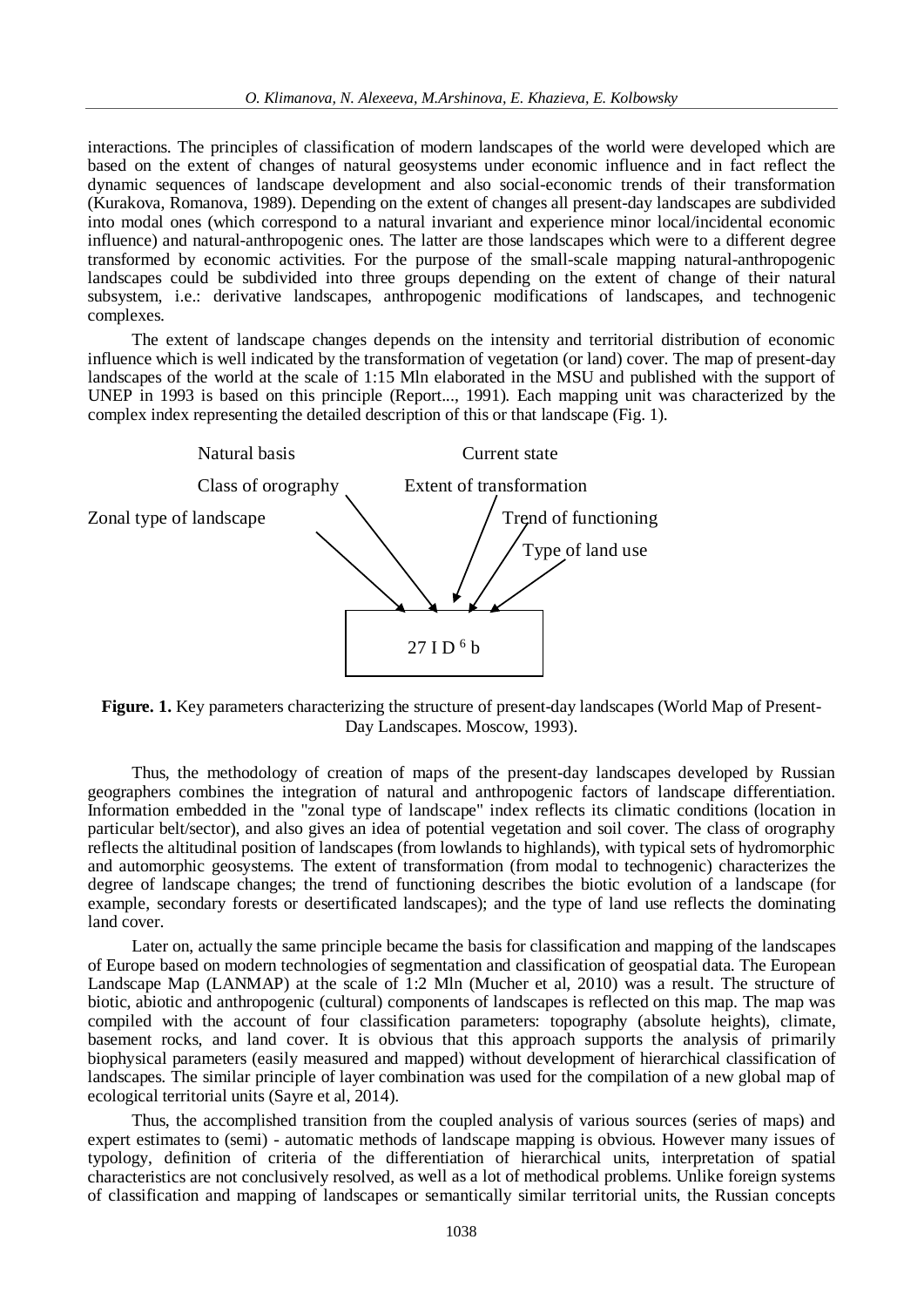always give much attention to hierarchy and typological classifications which were usually constructed "top to down" for the purpose of small-scale mapping.

At present the development and use of basic algorithms of mapping which deals with creation of thematic spatial databases and models of various levels become especially actual considering the wide application of various geoinformation media and remote sensing data. Such research is among the main lines of today's small-scale mapping of landscapes of the world.

Under the global changes of land cover the regional studies allowing the estimation of specific features of an individual response of various natural areas and parts of the countries are particularly important. Spatio-temporal changes of land use analysis are significant for identifying dynamic changes in a certain period. The general analysis of the quantity, structure and environment of land-use change is useful to perceive the trend and character of land-use spatio-temporal change (Xin Сhang et al., 2008). The transformation of landscapes is an inevitable step of their development. Globally, land cover today is altered principally by direct human use: by agriculture and livestock raising, forest harvesting and management and urban and suburban construction and development (Meyer, 1995). Both at global and regional levels the anthropogenic impact which radically influences structure and functioning of environment is observed now (Mucher et al., 2006). Therefore it becomes necessary to identify and evaluate the main types of land cover changes. Using Explicit Cross Tabulation function in GeoMedia Product (Intergraph Corp.) we have obtained the GIMMS images classified with GLCF parameters. Afterwards it was possible to apply the schema of transformation to the four NDVI data sets. Consequently, land cover images for four periods of time (1981, 1992, 2000 and 2006) were derived. There were four categories of landscape which were used (according to GLCF classification):

1. Croplands - the lands with more than 80% crop coverage. The areas of perennials could be classified as shrublands;

2. Grasslands – the lands with continuous grass cover and less than 10% coverage of trees or bushes;

3. Wooded grasslands/Shrublands – the lands with more than 10% grass coverage and less than 40% of trees. The maximum height of trees is 5 meters, the tree cover can consist of both deciduous and coniferous species;

4. Deciduous Broadleaf Forest with Mixed forest – more than 60% are covered with trees more than 5 meters high; a mosaic of deciduous, coniferous and mixed forests.

Using methods of cross classification in GeoMedia Professional (Intergraph Corp.) software other images were processed, and four images with prevailing types of land cover for 1981, 2000, 1993 and 2006 were received as a result.

The method of changes identification allowed the compilation of an integrated image displaying main types of changes characteristic for the territory under study:

Croplands into Shrublands (16,64%)

Croplands into Grasslands (11,43%)

Croplands into Mixed forests (8,81%)

Grasslands into Shrublands (13%)

Grasslands into Croplands (7,64%)

Mixed forests into Croplands (4,63%)

No changes (37,7%)

The re-growing process is characteristic for the whole territory: croplands are replaced by shrublands or grasslands and grasslands are also replaced with shrublands. The first type is more typical for the southern areas with warmer conditions during the spring-summer period, chernozem soils, gentle slopes and generally lower absolute heights. The second type is the most widespread in northern and northeast parts of the territory under study where average monthly temperatures in spring and summer are lower, and dark gray forest and meadow-chernozem soils prevail on steeper slopes.

The analysis of four temporary sets of remote sensing data revealed the general tendency of reduction of croplands which are replaced by shrublands and forests in the eastern part of the forest-steppe zone, while the growing fragmentation of a mosaic of croplands, grasslands and shrublands is characteristic for its western part.

Regionalization is traditionally considered to be a major task in Russian geographical research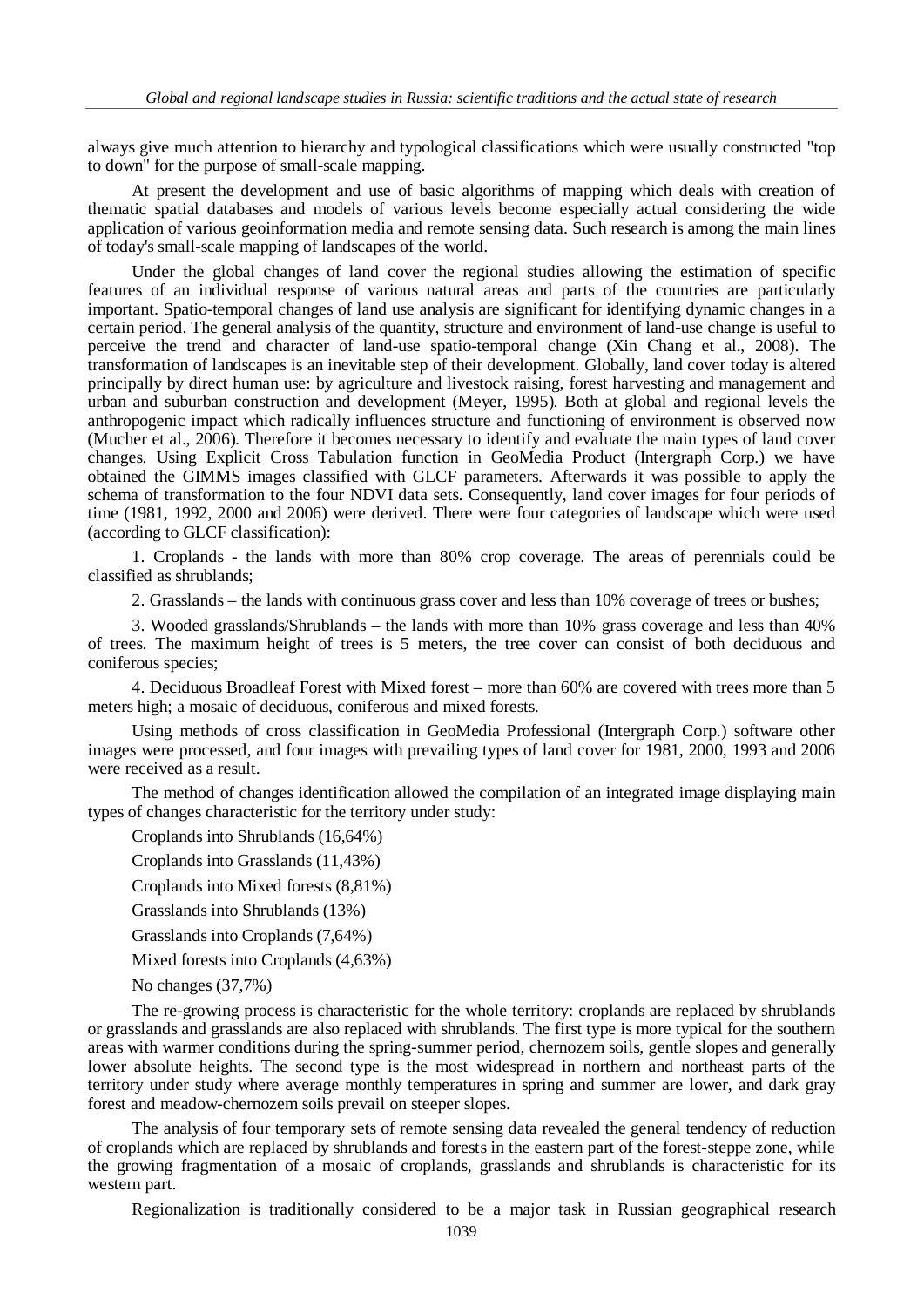(Saushkin, 2001). It is defined as a procedure of identification of integral territorial systems and, unlike typology, it concentrates the attention of a researcher on the distinctions between them, on the determination of their identity (Tikunov, 1997). Geoecological regionalization is a rather new type of this procedure aimed at the identification of the areas of similar geoecological situations, or groups of landscapes similar in their geoecological quality (Romanova, 2004). At the same time at the macroregional level (continents, subcontinents, civilization regions, and large countries) an individual geoecological area is characterized with specific trajectory of nature-society interactions which is defined by its natural, historical-cultural and social-economic features. Identification of such geoecological areas which could be both compact and compage is a result of complex multi-criteria analysis using more stringent and rather "free" indicators.

This type of regionalization poses a specific problem of the reasonable balance between the use of various criteria of regionalization defined on the basis of objective and subjective approach to the identification of individual areas. Therefore the elaboration of algorithms of geoinformation mapping in case of already "hand-made" geoecological regionalization is of particular interest. Such procedure provides for the partial verification of the results of regionalization (taking into account possible incompleteness of data), and facilitates weighting of particular factors basing on the already accomplished regionalization.

This type of research was carried out for the territory of Africa. Geoecological regionalization of the continent was based on natural and historical-cultural features and the anthropogenic impact. As a result 52 individual geoecological areas were identified according to the combination of the leading factors of regionalization (natural, civilization, ethnolinguistic, social-economic). Delimitation of areas was carried out by imposing the boundaries of natural, ethnolinguistic, historical and cultural areas and the areas of anthropogenic influence; the critical factor of regionalization was chosen by the expert analysis. All boundaries of areas were digitized, and the resulting cartographical model was the basis for further research.

The resulting regionalization was verified using the group of methodologies offered by the ArcMap software package for modeling of the complex spatially distributed phenomena connected with the analysis of polytypic and diverse input data. Taking into account specific features of anthropogenic impact on the territory of the African continent, and also the availability of information sources, we gave the preference to the indicators characterizing agricultural impact, and the impact of the urbanized areas. Some factors of regionalization are obviously interconnected (for example, population density and level of urbanization). Other ones are interconnected as well, but the links are rather implicit or difficult to formalize (for example, absolute heights and slope inclination), while some factors act independently (for example, types of animal husbandry and large drainage basins). Therefore the general logical model of geoecological regionalization was divided into thematic submodels: natural factors of area formation (1), anthropogenic pressure on landscapes (2) and geoecological state of landscapes and their separate components (3).

The result of the geoinformation modeling reflects the differentiation of the African territory in terms of three groups of factors: natural features, anthropogenic load and the state of environment. The third submodel, proper geoecological one, is the poorest in the information support. It is because of the lack of data on the extent of the environmental impact, first of all the technogenic emission of pollutants. However, social-economic development of the countries of Africa suggests that the most polluted areas, as a rule, coincide with the urbanized areas. Their localization was taken into account in the third submodel.

At the same time more detailed division is possible for a number of areas which have to be analyzed in each particular case. This is most obvious in the southern parts of the geoecological regions of Sahara where heterogeneity is caused by the increase of population density in the zone of deserted savannas in comparison with the true desert zone, and thus by the change of cattle density and types of economic use.

Considering the total character of areas, it is necessary to notice that they are really more diverse if the level of their generalization is higher. The diversity is the highest within savanna and woodland zones on the plains of Sahel and Sudan where the mosaic of population density, forms of anthropogenic influence and geoenvironmental pressure is the most pronounced. Unlike the subjective regionalization the application of geoinformation modeling allows to identify the center of an area where the characteristic properties are the most obvious and its periphery.

Another technique of geoecological regionalization is applied to areas with a long history of civilization development. The model including civilization features of the territory should be added to the model described above. Such research was carried out for the Mediterranean. The areas of different civilizations in the Mediterranean until the falling of the Roman Empire (V century AD) were overlaid to reveal the territories with similar civilization changes. As a result 15 individual types of such changes are identified. Each type of civilization change corresponds to the territory where cultural landscapes of various